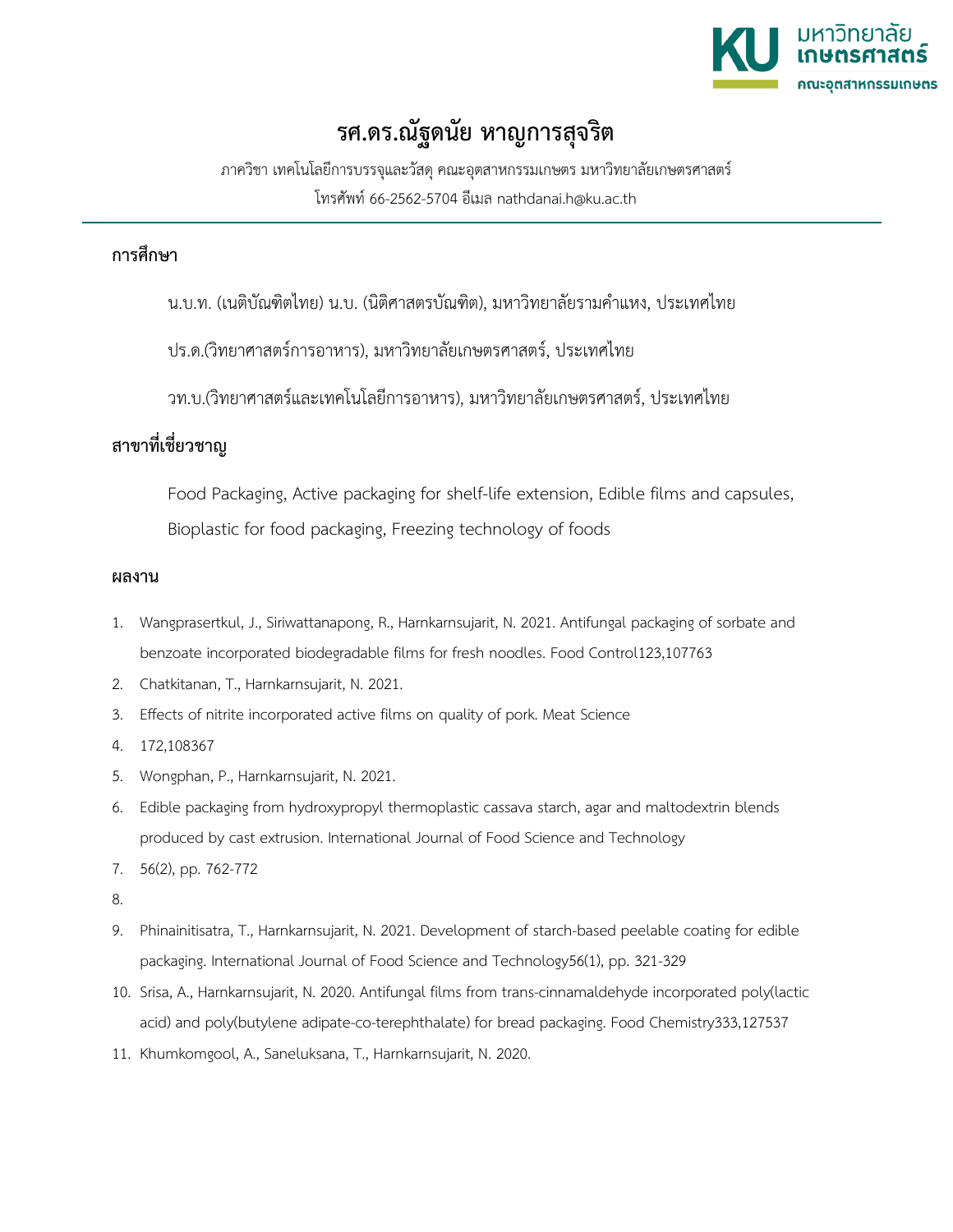

- 12. Active meat packaging from thermoplastic cassava starch containing sappan and cinnamon herbal extracts via LLDPE blown-film extrusion. Food Packaging and Shelf Life 26,100557
- 13. Panrong, T., Karbowiak, T., Harnkarnsujarit, N. 2020. Effects of acetylated and octenyl-succinated starch on properties and release of green tea compounded starch/LLDPE blend films. Journal of Food Engineering284,110057
- 14. Jariyasakoolroj, P., Leelaphiwat, P., Harnkarnsujarit, N. 2020. Advances in research and development of bioplastic for food packaging. Journal of the Science of Food and Agriculture100(14), pp. 5032-5045
- 15. Leelaphiwat, P., Chanasinphawatkun, N., Prompa, K., Harnkarnsujarit, N. 2020. Properties and release kinetics of pine bark incorporated agar and carrageenan film. International Journal of Food Science and Technology 55(11), pp. 3392-3402
- 16. Chatkitanan, T., Harnkarnsujarit, N. 2020. Development of nitrite compounded starch-based films to improve color and quality of vacuum-packaged pork. Food Packaging and Shelf Life25,100521
- 17. Wongphan, P., Harnkarnsujarit, N. 2020.
- 18. Characterization of starch, agar and maltodextrin blends for controlled dissolution of edible films. International Journal of Biological Macromolecules 156, pp. 80-93
- 19. Chollakup, R., Pongburoos, S., Boonsong, W., (...), Sukatta, U., Harnkarnsujarit, N. 2020. Antioxidant and antibacterial activities of cassava starch and whey protein blend films containing rambutan peel extract and cinnamon oil for active packaging. LWT
- 20.
- 21. Huntrakul, K., Yoksan, R., Sane, A., Harnkarnsujarit, N. 2020. Effects of pea protein on properties of cassava starch edible films produced by blown-film extrusion for oil packaging. Food Packaging and Shelf Life24,100480
- 22. Kimbuathong, N., Leelaphiwat, P., Harnkarnsujarit, N. 2020. Inhibition of melanosis and microbial growth in Pacific white shrimp (Litopenaeus vannamei) using high CO2 modified atmosphere packaging. Food Chemistry312,126114
- 23. Huntrakul, K., Harnkarnsujarit, N. 2020. Effects of plasticizers on water sorption and aging stability of whey protein/carboxy methyl cellulose films. Journal of Food Engineering272,109809
- 24. Panrong, T., Karbowiak, T., Harnkarnsujarit, N. 2019. Thermoplastic starch and green tea blends with LLDPE films for active packaging of meat and oil-based products. Food Packaging and Shelf Life21,100331
- 25. Fongin, S., Alvino Granados, A.E., Harnkarnsujarit, N., Hagura, Y., Kawai, K. 2019. Effects of maltodextrin and pulp on the water sorption, glass transition, and caking properties of freeze-dried mango powder. Journal of Food Engineering247, pp. 95-103